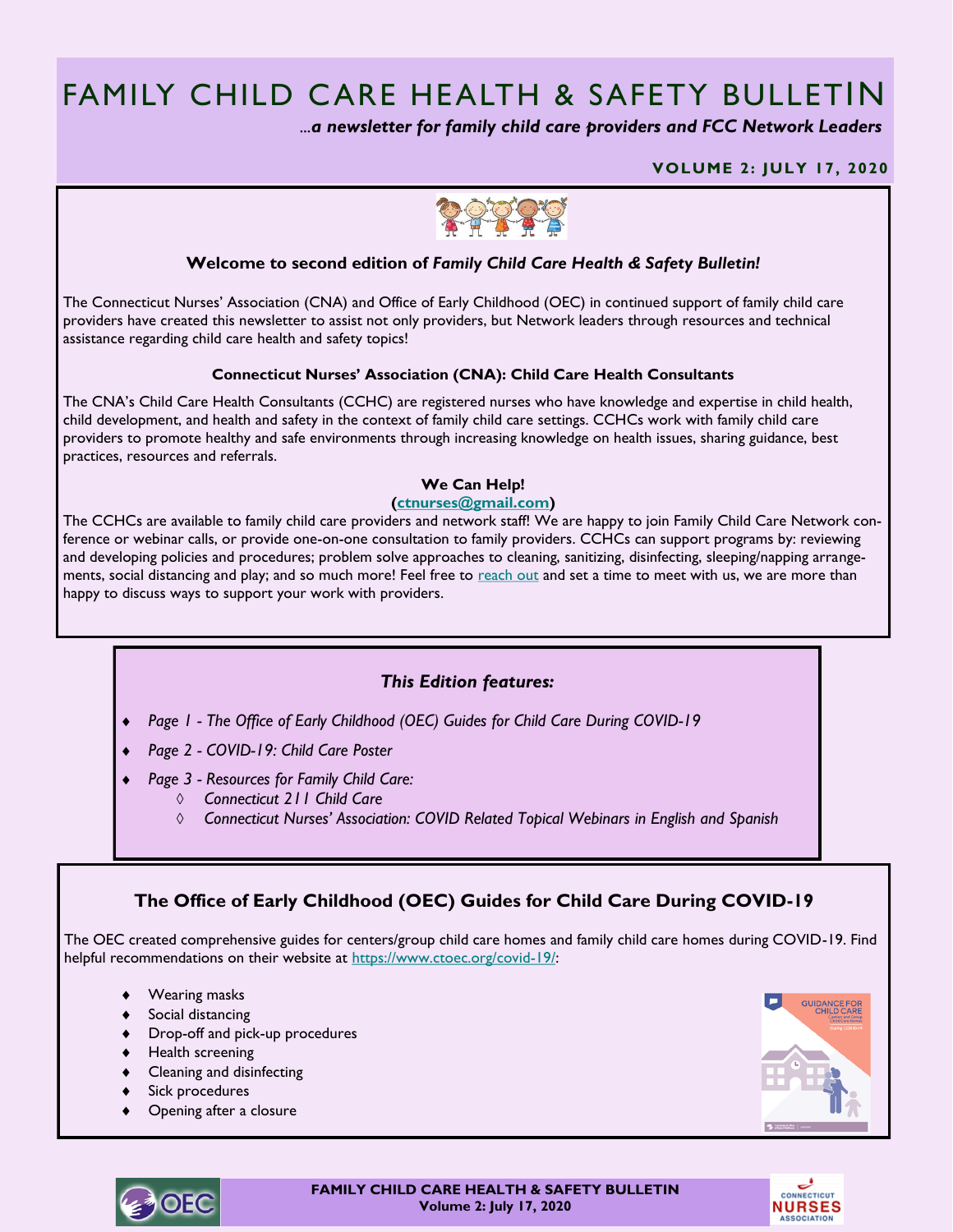

**BOEC** 

**FAMILY CHILD CARE HEALTH & SAFETY BULLETIN Volume 2: July 17, 2020**